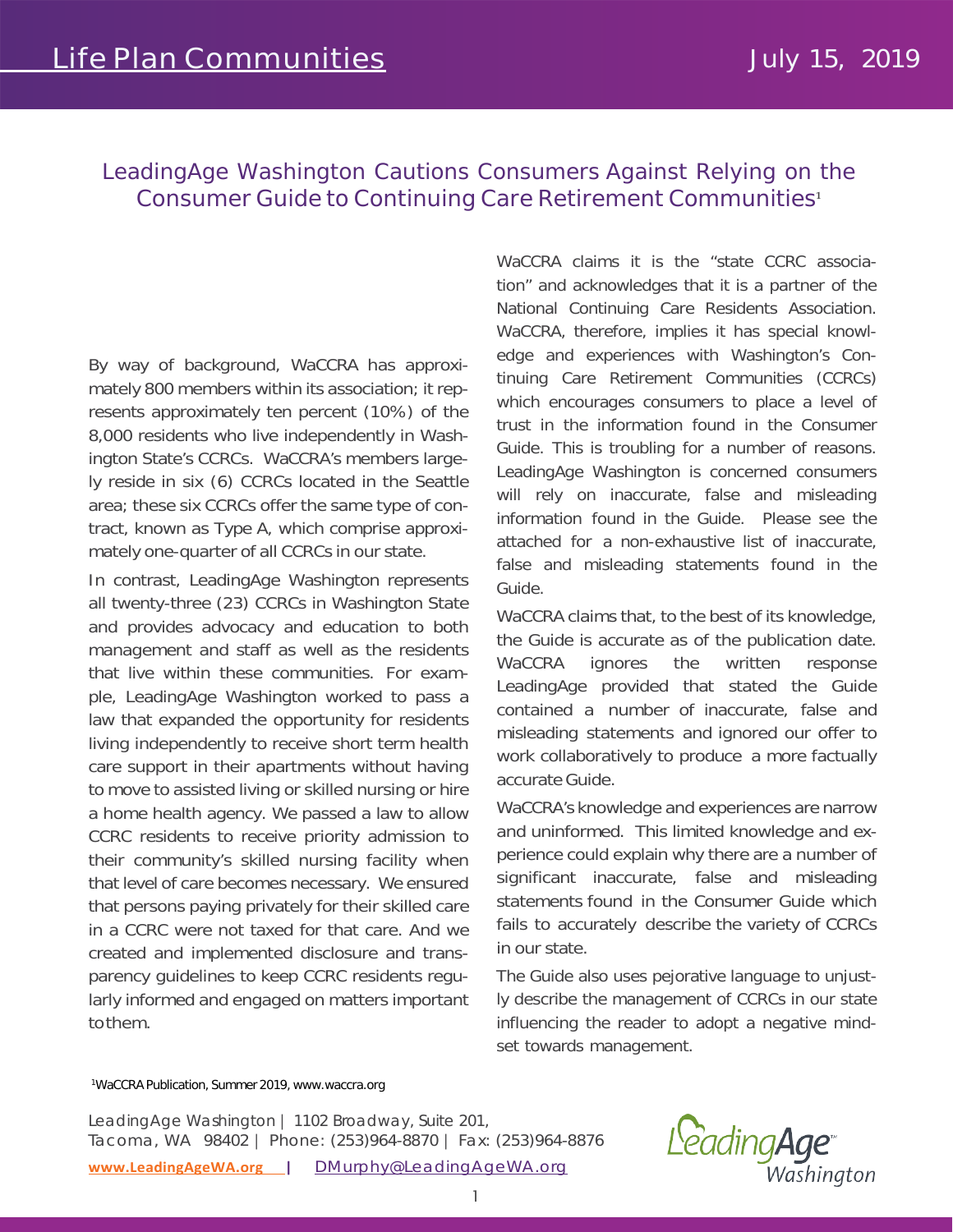The Guide creates an atmosphere of "us and them" disparaging management presumably in an effort to grow WaCCRA membership to support a self-perpetuating quest for the enactment of laws to protect their interests. Again, the reader is cautioned to understand whose interests WaCCRA is seeking to protect. Recall, WaCCRA represents a minority of residents. Their interests are not the interests of all residents that live in Type A CCRCs and they certainly do not represent the interests of residents living in different types of communities. In fact, many WaCCRA residents and non-WaCCRA residents opposed the legislation pursued by WaCCRA in past years finding the legislation to be unnecessary and only serving to drive up CCRC operating costs and thus their monthly fees. WaCCRA represents a seemingly narrow viewpoint whereas LeadingAge Washington attempts to strike a balance between the competing interests of residents in all CCRC types.

LeadingAge Washington has offered to meet with WaCCRA and create a process by which we can work together to resolve conflicts, provide reasonably requested information, and ensure accountability for our respective actions. LeadingAge Washington does not believe legislation is necessary but we do understand that some residents have fears about the future and the unknown. We believe fear, worry and distrust underlie much of what has driven WaCCRA towards legislation in an effort to gain some sense of control over management decisions. However, management and the governing bodies will always have ownership and control over the future of the organization and management must

always be responsible for the day-to-day operations. Enacting laws will do little to build trust and eliminate or lessen the fears and worries of residents. LeadingAge Washington believes working directly with communities' management and their boards to address the concerns of residents leads to the most meaningful and effective solutions and outcomes for all.

The Guide could have had a useful purpose to consumers had it been more thoroughly vetted and edited by experts in the CCRC business. However, as currently published, it will very likely create confusion, false consumer expectations, and cause consumers to shy away from CCRCs in favor of other housing and health care choices. It does little to facilitate the stated intent to help consumers define their needs and find the best CCRC for that individual. (See page 4) Worse, it may decrease consumer interest in CCRCs contrary to WaCCRA's stated intent of supporting the marketing efforts of CCRCs.

In summary, the Consumer Guide falls far short of its intended goals and raises concerns among CCRC management that consumers will actually turn away from the CCRC model of housing and health care because of its inaccuracies and because it disparages those who have dedicated their professional lives to serve an aging population. It shamelessly promotes itself as the association that represents resident interests. WaCCRA ignores the long history of LeadingAge Washington and its work to protect and promote healthy aging options for seniors.

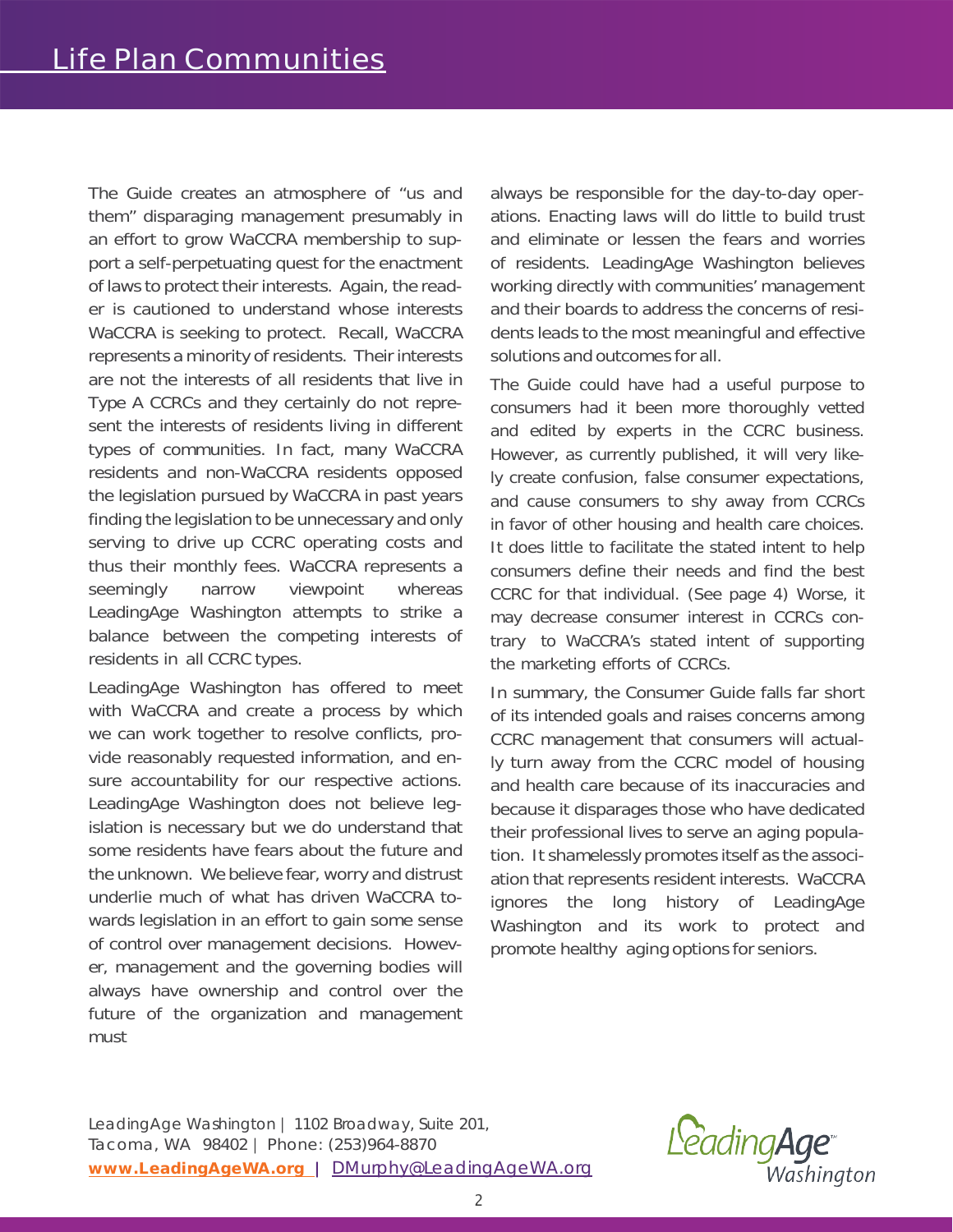## **ATTACHMENT**

## **Inaccurate, False and Misleading Statements** *Consumer Guide to Continuing Care Retirement Communities<sup>1</sup>*

A non-exhaustive list of the inaccurate, false and misleading statements, identified by LeadingAge Washington, are as follows.

**1.** Some of the descriptive and qualitative language found throughout the Guide is disparaging of CCRC management, unnecessarily and unfairly characterizing its leadership as untrustworthy, secretive and lacking in integrity.

**2.** The Guide suggests that each CCRC offers independent living, assisted living, memory care and skilled nursing under one roof and that as care needs increase the spouse will be only a short walk away from their partner. (See pages 5 & 10) This is inaccurate and misleading. The law governing CCRCs defines a CCRC as an entity that agrees to provide continuing care to a resident under a residency agreement. Continuing care includes that which is provided directly or indirectly makes available assisted living and skilled nursing care. See RCW 18.390.010. This means that the skilled nursing care may or may not be provided on the same campus or even under the same ownership as the independent living or assisted living settings. The definition does not include or require access to memory care.

**3.** The Guide indicates that CCRCs are changing their name to "Life Care Community". (See pages 3 & 7). This is inaccurate. CCRCs are becoming known as "Life Plan Communities".

**4.** The Guide suggests that certain formulas are used to assess adequacy of income and assets to cover present and future costs. The formula provided on page 7 of the Guide is not used by most, if any, WA state CCRCs and should not

serve as representative sample.

**5.** The ranges provided for entrance fees and monthly fees are also inaccurate and misleading as many CCRCs offer entrance fees lower than the low end of the range cited under Tips on pages 7 & 8 and the monthly fees and rate of increase of those fees are also inaccurate and may vary more widely than suggested. These examples could cause consumers to wrongly believe that a CCRC is unaffordable and go no further in the exploration process, or create inaccurate and unrealistic expectations relied upon for planning purposes.

**6.** The Guide makes assumptions about the income and financing preferences of individuals that are not necessarily accurate. Individuals with high net income aren't necessarily attracted to Type C contracts because they pay for increasing care levels at the then market rate and personally assume the risk of future health care costs. (See page 8) Individuals with high net worth may still prefer a Type A or a Type B contract with different financing terms to avoid higher, up front, out of pocket fees. These assumptions of consumer preference can confuse and mislead consumers.

**7.** The Guide states that "[s]ome CCRCs have provisions for receiving full care even if the resident's personal assets become exhausted through no fault of their own." (See page 8) It should be noted that all not-for-profit CCRCs are prevented, through IRS ruling, from discharging anyone who runs out of money through no fault of their own.

1WaCCRA Publication, Summer 2019, [www.waccra.org](http://www.waccra.org/)

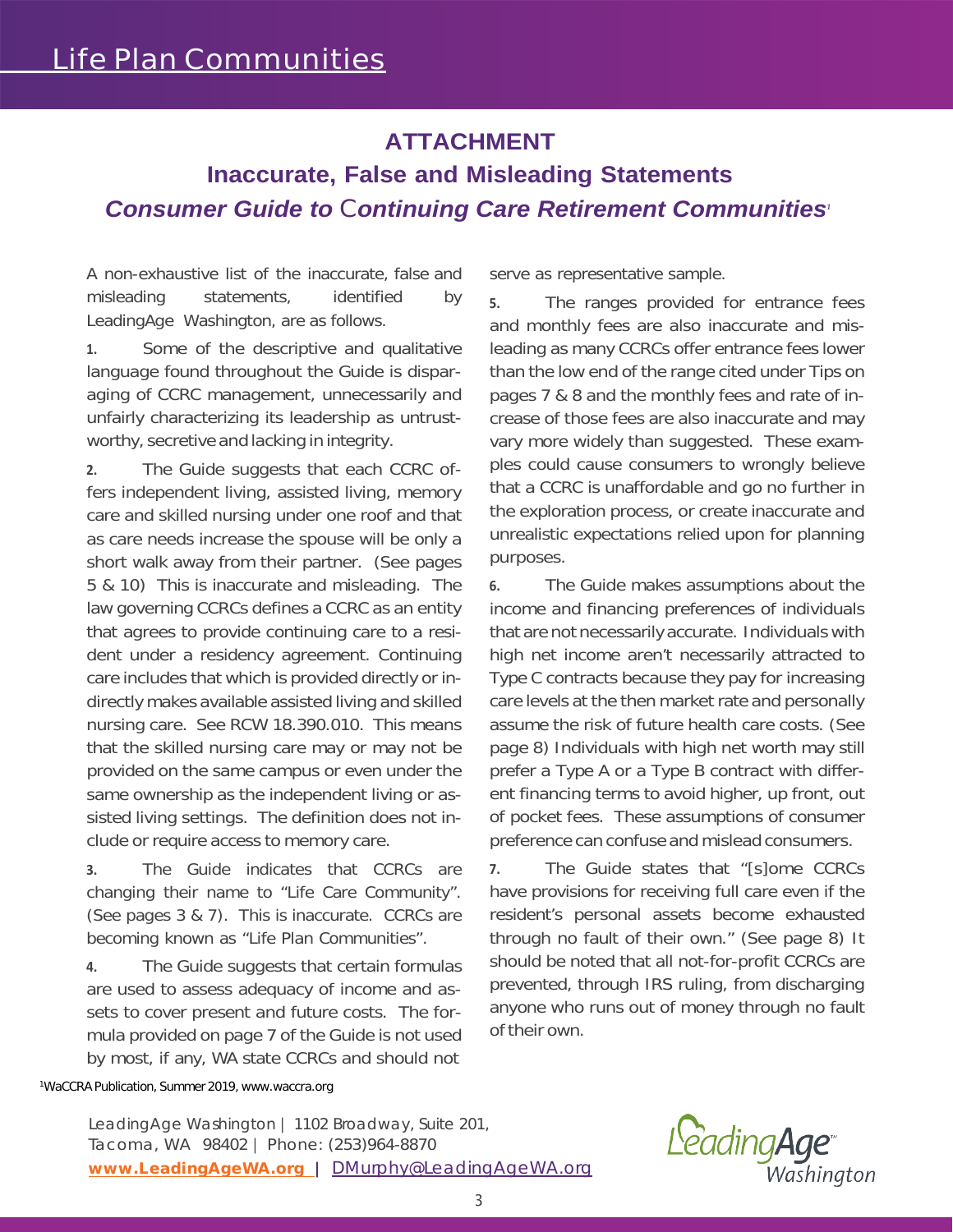**8.** The Guide states that there's a disadvantage to a Type C contract in that the medical tax deduction is not available. This is inaccurate, a medical tax deduction may be available to individuals depending on the specific contract terms. (See page 8)

**9.** The Guide describes Type D contracts in very negative terms and is silent on the more positive aspects of these contract types. It also fails to disclose that either party may terminate the agreement and the authors are unaware of whether modifications to contracts may be mutually agreed upon and revised. (See page 9)

**10.** The Guide uses inflammatory language to describe the different licensed care settings that may be provided under the common ownership of the CCRC or under one roof. This language unnecessarily creates an air of mistrust by suggesting residents are isolated and that staff is secretive and do not welcome visitors. This perception of skilled nursing care is wholly without merit and could easily cause the reader to harbor fear of ever finding themselves in skilled care and withdraw from further exploring a move to a CCRC. (Seepage11)

**11.** The list of amenities expected to be provided in assisted living is inaccurate and misleading. There is no regulation that requires a television in each apartment. Furthermore, not every CCRC assisted living residence is required to have a private or single room occupancy. This will vary based on the CCRC and its contractual obligations. (See page 12)

**12.** It is stated that memory care units must be secure. (See page 12) This is inaccurate, memory care units are not required to be secured, however, access to a secure outdoor area must be provided.

**13.** Individuals with severe Parkinson's disease may or may not reside in the memory care unit, assuming such a unit even exists in the first place. This Guide reaches an unnecessary conclusion about location of care and services for one particular type of chronic disease that has little to do with the disease itself but more to do with particular programmatic and functional space design. (See page 12)

**14.** The Guide inaccurately suggests that the long term care ombudsman program exists to address quality of care concerns in assisted living, skilled nursing, or memory care. (See page 14) This too narrowly defines the scope of the ombudsman program as it, more often than not, provides education to residents and family members and helps resolve conflicts that can arise for a variety of reasons, frequently unrelated to the care provided by the facility.

**15.** The section on financial strength, beginning on page 15 creates an expectation that the resident is an investor in the CCRC and makes other claims that are simply untrue. Specifically, the Guide suggests that every CCRC should have vacant units in skilled and assisted living and states that it is not scaled properly otherwise. There is conclusion that CCRCs with waiting lists are a better indicator of fiscal good health and should be more desirable for the consumer and suggests waiting for a unit to come available is preferred. This statement can cause CCRCs, particularly start-ups, to struggle to fill up if consumers heed this warning and cause certain failure of the CCRC. The Guide cautions against moving into a CCRC that is less than 90% occupied. This is not helpful advice to existing CCRCs and their residents nor is it accurate to suggest that there financial weaknesses. It is stated that dis-

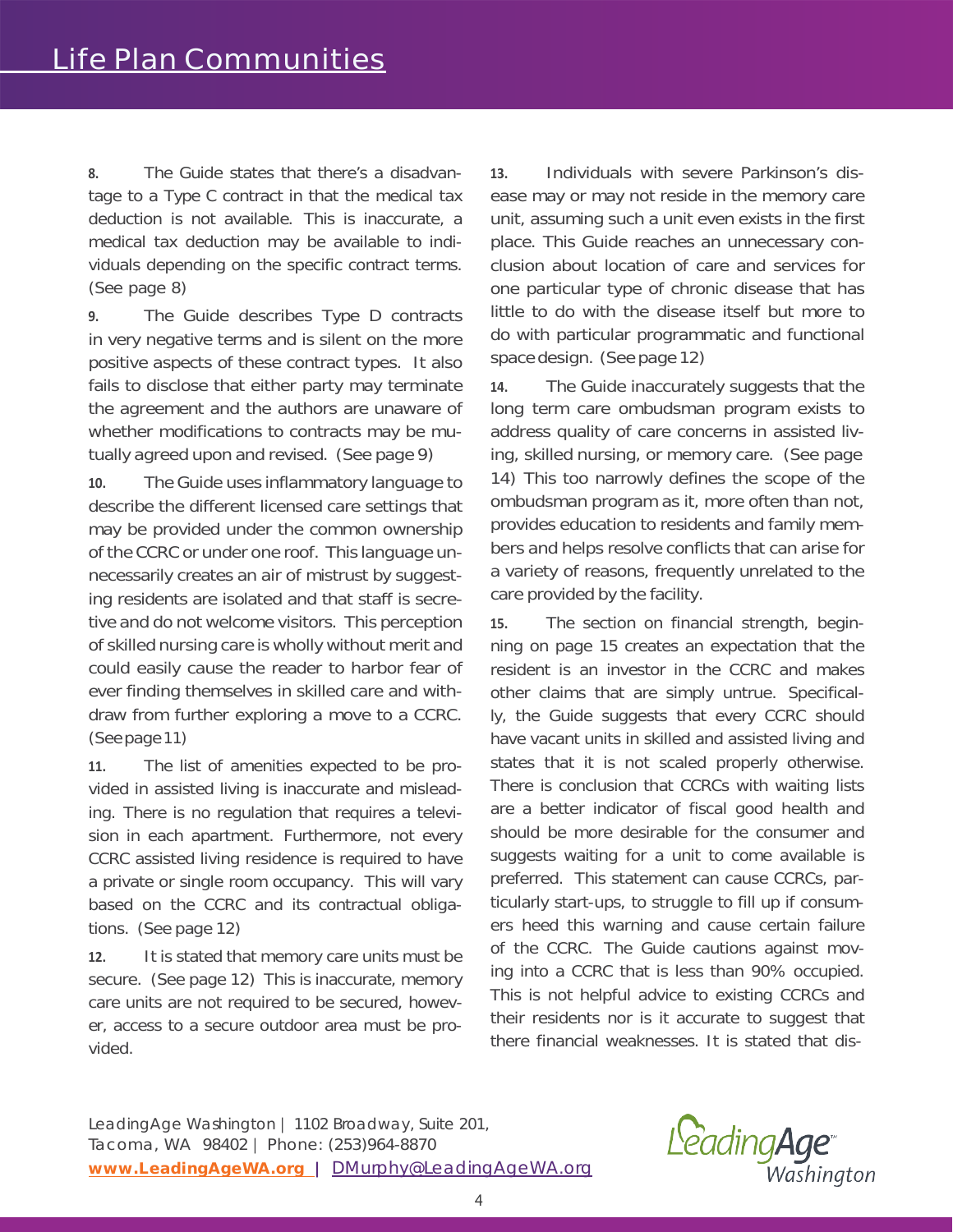closure of financial information and reports was lacking prior to the legislation enacting in 2016. This is patently false, CCRC routinely and voluntarily disclosed a number of documents, analyses and reports to residents on a regular basis and ad hoc, upon request. The Guide suggests that actuarial reports are necessary to assure that financial reserves or entrance screening and other practices are sound to determine ability to meet future commitments. This also is untrue and many CCRCs do not perform actuarial analyses particularly those CCRC with strong balance sheets, and for Type B, C or D contracts where the future health care costs are either exclusively or largely paid for at the time care is needed and not dependent on CCRC reserves. (See pages 17 & 18)

**16.** Use of the term "consortia" to describe multi-site owners is misleading. (See page 18) "Consortia" describes two or more companies that pool their resources to achieve a common purpose. Multi-site CCRC owners create separately incorporated entities to operate as CCRCs independent of each other. They do not pool resources. A loan of some modest amount between a parent and one or more CCRC entities may be created to provide capital funding to develop a new CCRC in a needed market to expand mission and serve seniors. As not-for-profit entities, financing terms are not as favorable from lenders without some investment by the parent organization which decreases development costs and increases consumer affordability.

**17.** The Guide states that there are a small number of CCRCs that are owned and governed by residents. Such CCRCs do not exist in WA State. The Guide also suggests that depending on the governance structure of the CCRC, resident quality of life is impacted. This conclusion is unsupported by fact. It also assumes that participation on the governing board is the only way in which residents can engage in the CCRC community and then labels residents/consumers as either passive or active. (See page 20) This is disrespectful of those residents who choose not to engage in CCRC activities at the board level, diminishes their role in participating on various committees and volunteer activities in the larger community and ascribes some negative judgment about other choices consumers make.

**18.** The Guide inaccurately states that "[a] bout 85 percent of CCRCs are not-for-profit organizations, while the other 15 percent are profit-making corporations." (see page 20) The correct figures are 79% are not-for-profit and 21% are for-profit organizations.

**19.** The Guide claims that residents are stakeholders in the CCRC because they paid an entrance fee which should confer upon them some rights of disclosure. The Guide further claims that today's CCRC management does not value residents nor treat them as important customers. (See page 21) These claims have no factual basis. CCRC management does willingly and routinely share information with residents and solicits ideas and feedback from them during planning stages of projects and other matters that may impact resident life within the community. This is not a right that is conferred upon them as an investor consumer having paid an entrance fee. Entrance fees are a method of payment for the contractual commitment to provide housing, health care, and other services, as defined in the contract.